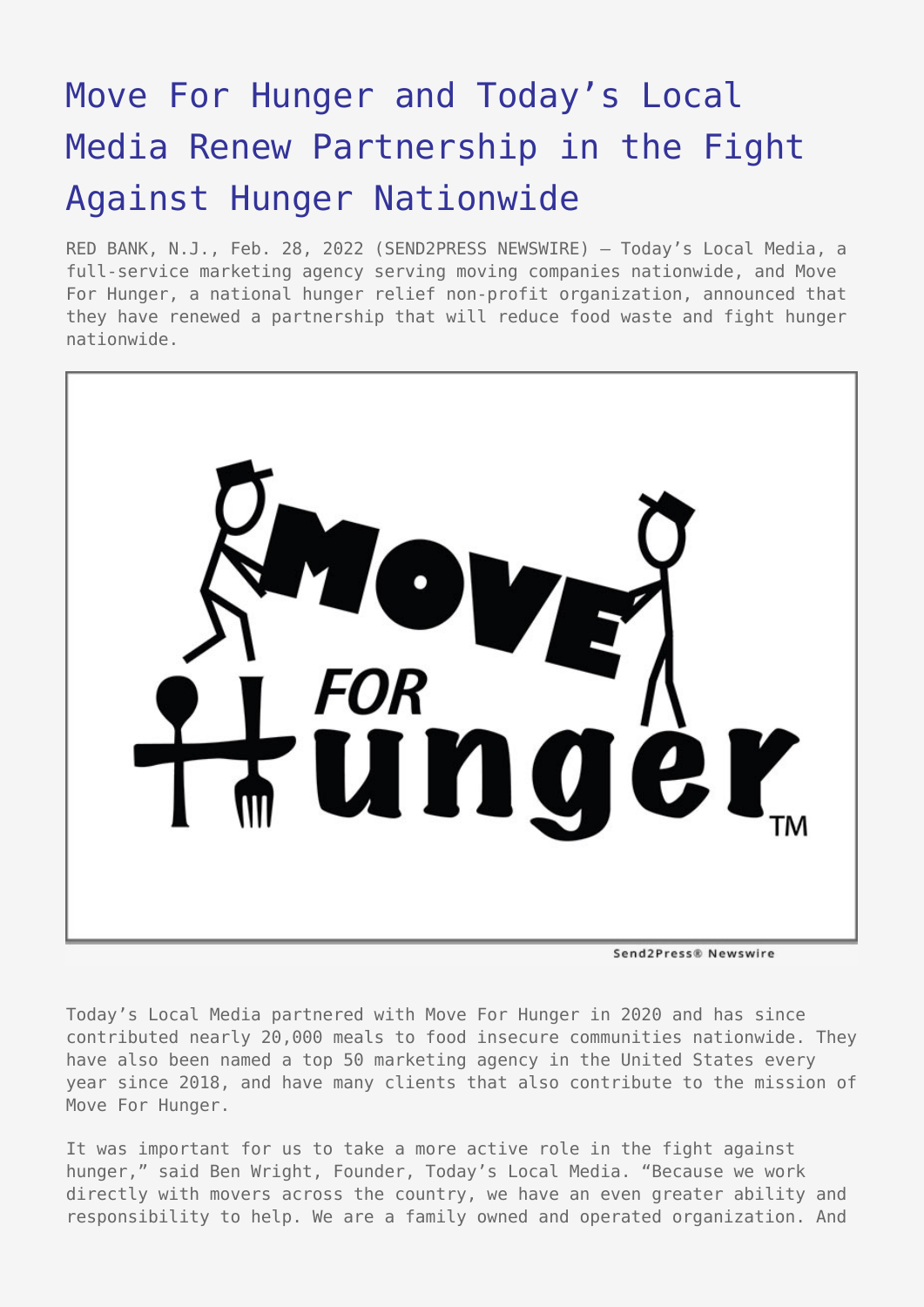there seems like no better organization to partner with than one that feeds families in need."

Founded in 2009 by Adam Lowy, Move For Hunger has provided more than 26 million pounds of food, equaling over 22 million meals, to food pantries and banks across the United States. Move For Hunger's network of more than 1,000 moving companies, more than 2,000 multi-family apartment communities, and many of the world's leading relocation management companies, volunteer to collect this unopened, non-perishable food and deliver it to their local food banks.

"With the support of partners like Today's Local Media, Move For Hunger is able to continue to make an impact throughout the United States and Canada at such a pivotal point in time," said Adam Lowy, Executive Director and Founder of Move For Hunger.

## **About Move For Hunger**

Move For Hunger is working to end hunger and food waste in America. 42 million Americans struggle with hunger while 35% of the food produced in this country goes to waste. By mobilizing moving companies, multifamily apartment communities, corporations, and volunteers, Move For Hunger has delivered more than 26 million pounds of food to food banks – providing 22 million meals for those in need.

Move For Hunger is a 501(c)(3) non-profit organization.

Get your company involved by registering to hold a food drive, fundraiser, or team building opportunity. Visit Move For Hunger to learn more about their work at<https://www.moveforhunger.org/>.

## **About Today's Local Media**

Today's Local Media is a full-service marketing agency serving moving companies nationwide. Our mission is to bring new leads to movers and accelerate their growth. We do this by SEO, mobile friendly websites, and leveraging online advertising. Our clients love us, and we have built a great reputation by taking a straightforward and honest approach to customer service. Visit Today's Local Media to learn more at [https://www.todayslocalmedia.com/.](https://www.todayslocalmedia.com/)

**MEDIA CONTACT:**

Reyne Hirsch

Director of Public Relations

Move For Hunger / Outside the Box Media

513-378-4985

reyne@moveforhunger.org